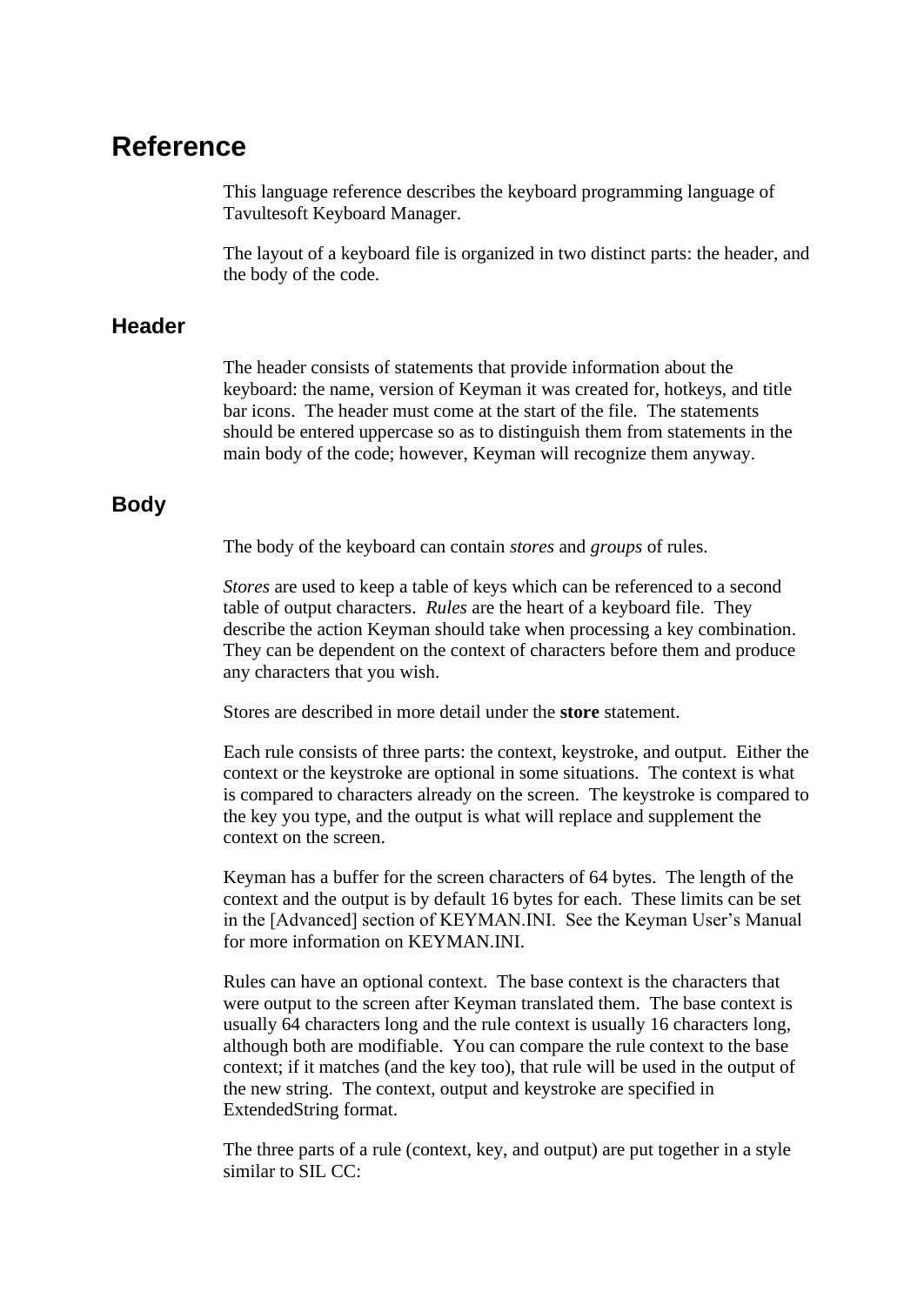$Context + Key > Output$ 

The '+' is an optional character; it is just supplied to make it easier to see the break between context and key. **Note: The plus character ('+') may be required in later versions of Keyman.** The simplest type of rule is simply one-to-one key mapping. The most complex can have a table of keys which can be referenced in many different ways to match the context.

## **Variable Types**

The different types of variables/constants and the prefixes usually used when describing them are:

| <i>TextString</i> (ts)         | A string of text enclosed by double quotes   |
|--------------------------------|----------------------------------------------|
| <i>StoreName</i> (sn)          | The name of a store in that file (no quotes) |
| Number (n)                     | A number such as an offset                   |
| <i>ExtendedString</i> (xs)     | A string that can have "", ", d, x,          |
| <i>Identifier</i> ( <i>i</i> ) | A string not enclosed by quotes; file names. |

## **ExtendedString/Char format**

The ExtendedString and ExtendedChar formats are strings/characters that can be written as a quoted string and/or decimal/hexadecimal/octal codes. An extended string can be made up of any amount of these different codes. There are five ways of representing any character in the string; these are shown in the table below:

| Code | <b>Description</b>                                  | <b>Example</b>    |
|------|-----------------------------------------------------|-------------------|
| 'A'  | In single quotes (you can represent a double quote  | + ' $C'$ > ' $X'$ |
|      | character (") inside single quotes)                 |                   |
| "A"  | In double quotes (you can represent a single quote  | $+$ "" $>$ ""     |
|      | character (') inside double quotes)                 |                   |
| d65  | As a decimal (useful for upper-ascii numbers and    | $+ d66 > d74$     |
|      | codes like optional hyphen (d31).                   |                   |
| x41  | As a hexadecimal (base 16) code (mostly useful      | $+ x50 > x88$     |
|      | for people used to programming with hexadecimal     |                   |
|      | numbers)                                            |                   |
| 101  | As an octal (base 8) code (to provide compatibility | $+124 > 204$      |
|      | with SIL-CC)                                        |                   |

The extended string format can also include statements such as **any** and **index** that will be converted and/or expanded to the correct sequences in memory when the keyboard is loaded.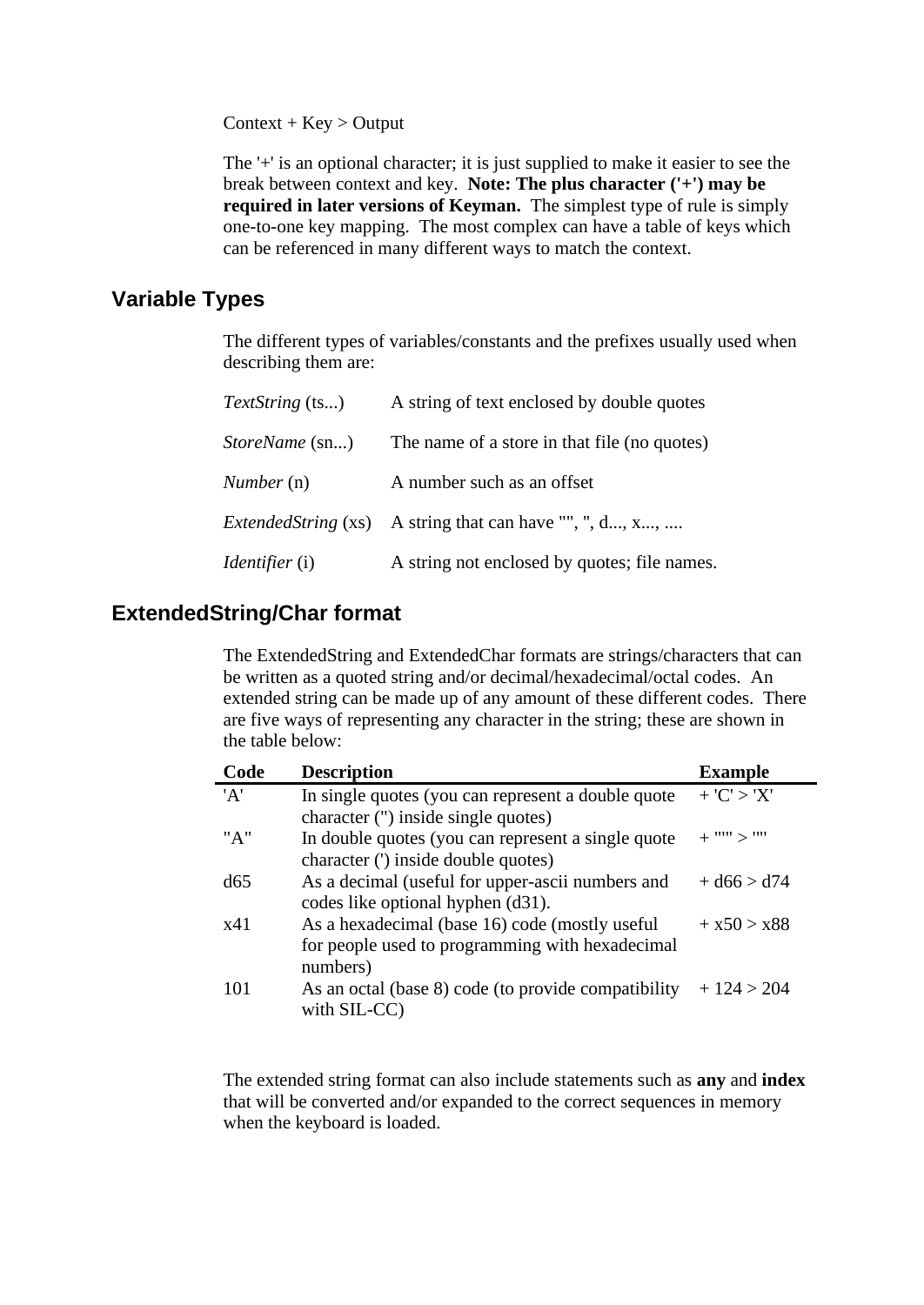## **Comments**

A comment can be inserted in a line by preceding it with a 'c' identifier. The identifier must be preceded and followed with a space character. The comment continues until the end of the line.

## **Statements Reference**

### **any statement**

any(*snStore*)

The any statement will, in effect, return true if the character input is in the store *snStore*. The character input is implied. This statement is only valid on the left side of a rule; the index statement is used to output the results of an any in the output. If an any is used in the key, it will be expanded out to include one rule for each character in the store. The any statement remembers the offset in the store where the match for later use with the index statement.

*snStore***:** The name of the store to check in

```
+ any(keys) > index(output,1)
```
#### **beep statement**

beep

The beep statement produces a beep at the system speaker when the rule is matched. If you have a sound driver installed, beep will produce the sound specified by "Asterisk" in the Sounds option in Control Panel. When using the **beep** statement, *remember that it can delete all that was matched on the left side of the rule if you don't precede it with context or appropriate characters*. The **beep** statement is only valid in the output. The example given below will, if it receives a key that is in the *key* group, and the context ends with a *cons* character, ignore the *key* and leave the context alone.

#### **no parameters**

any(cons) + any(key) > context beep

## **begin header statement**

begin > use(*gnGroup*)

The begin statement tells Keyman which group should be used first when it receives a keystroke. This line originated in SIL-CC, and a simplified version was used in Keyman for consistency.

*gnGroup***:** The name of the group to use first.

```
begin <math>begin</math>
```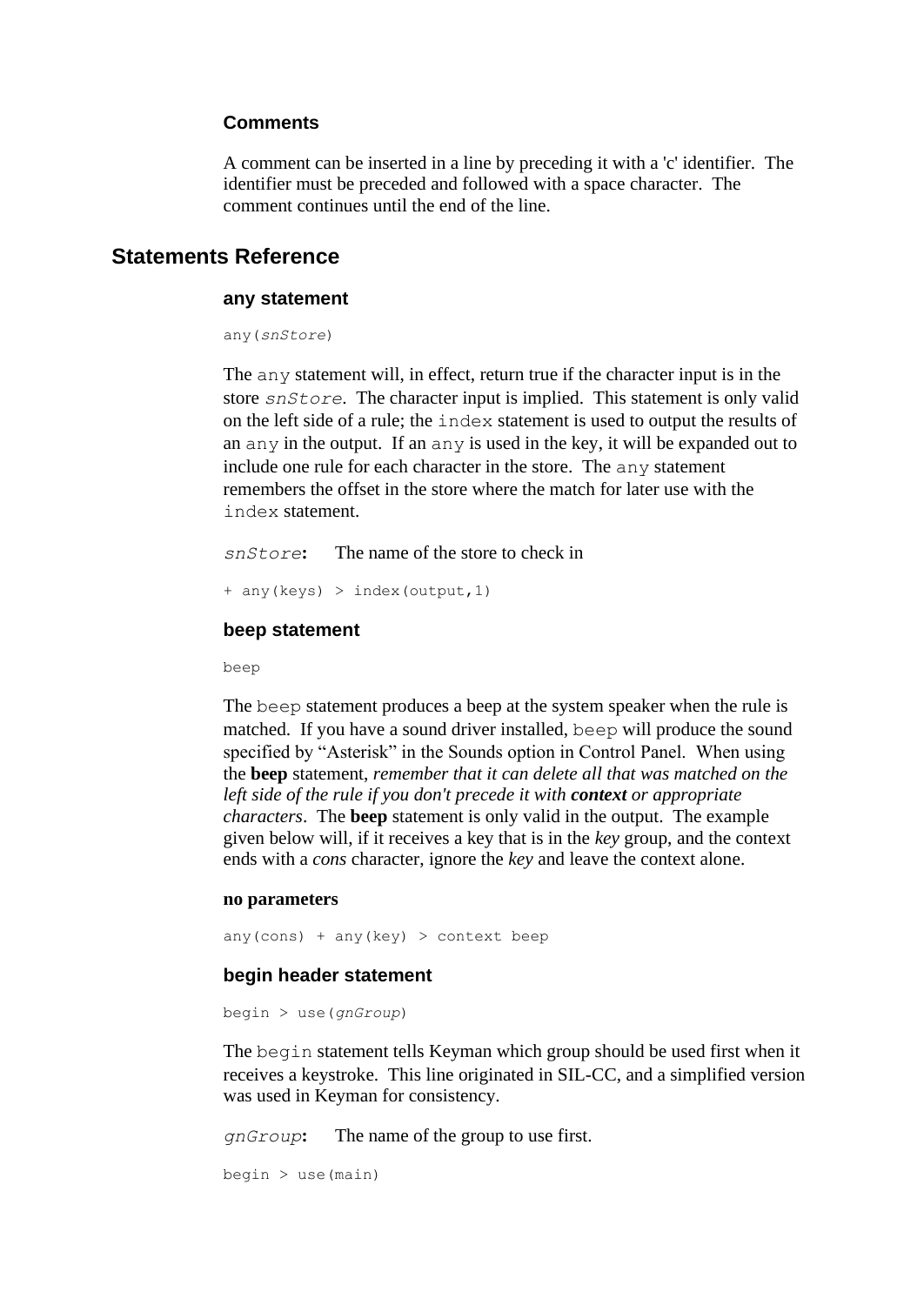## **BITMAPS header statement**

BITMAPS *iKeyonBmp*[,] *iKeyoffBmp*

BITMAPS specifies the on and off state bitmaps that will appear in the title bar or floating window when that keyboard is loaded. You can place an optional comma between the two arguments to the statement. The BITMAPS statement replaces the CONTROL statement from version 2.x of Keyman.

*iKeyonBmp***:** The bitmap file for the on state of the keyboard icon.

*iKeyoffBmp***:** The bitmap file for the off state of the keyboard icon.

BITMAPS AKeyOn, AKeyOff

### **context statement**

context

The context statement simply reproduces the context stored from the rule match into the output. Use the context statement as much as possible as it is significantly faster than using the index statement.

### **no parameters**

any(cons) "W" + any(key) > context index(keyout, 3)

### **deadkey statement**

deadkey(*nKey*)

The deadkey statement lets you program a deadkey in your keyboard. The deadkey will be the same as a normal character, but it won't come up on the screen. You can have up to 254 deadkeys, from 1 to 255.

*nKey***:** A number from 1 to 255 that identifies the deadkey

```
+ '' > deadkey(1)
deadkey(1) + 'e' > 'è'
```
## **group statement**

group(*gnGroup*) [using keys]

group tells Keyman that a new group has started. There are two sorts of groups: key processing groups, and context processing groups. Key processing groups can include context checking, but context processing groups cannot include key checking. Keyman will use first the group specified in the begin statement, and move from there onto other groups. The keystroke received by Keyman is the same for all groups with key processing.

To tell Keyman that the group should include key processing, you should include the using keys section of the statement; it that is left out, Keyman assumes the group checks the context only. The keystroke will remain the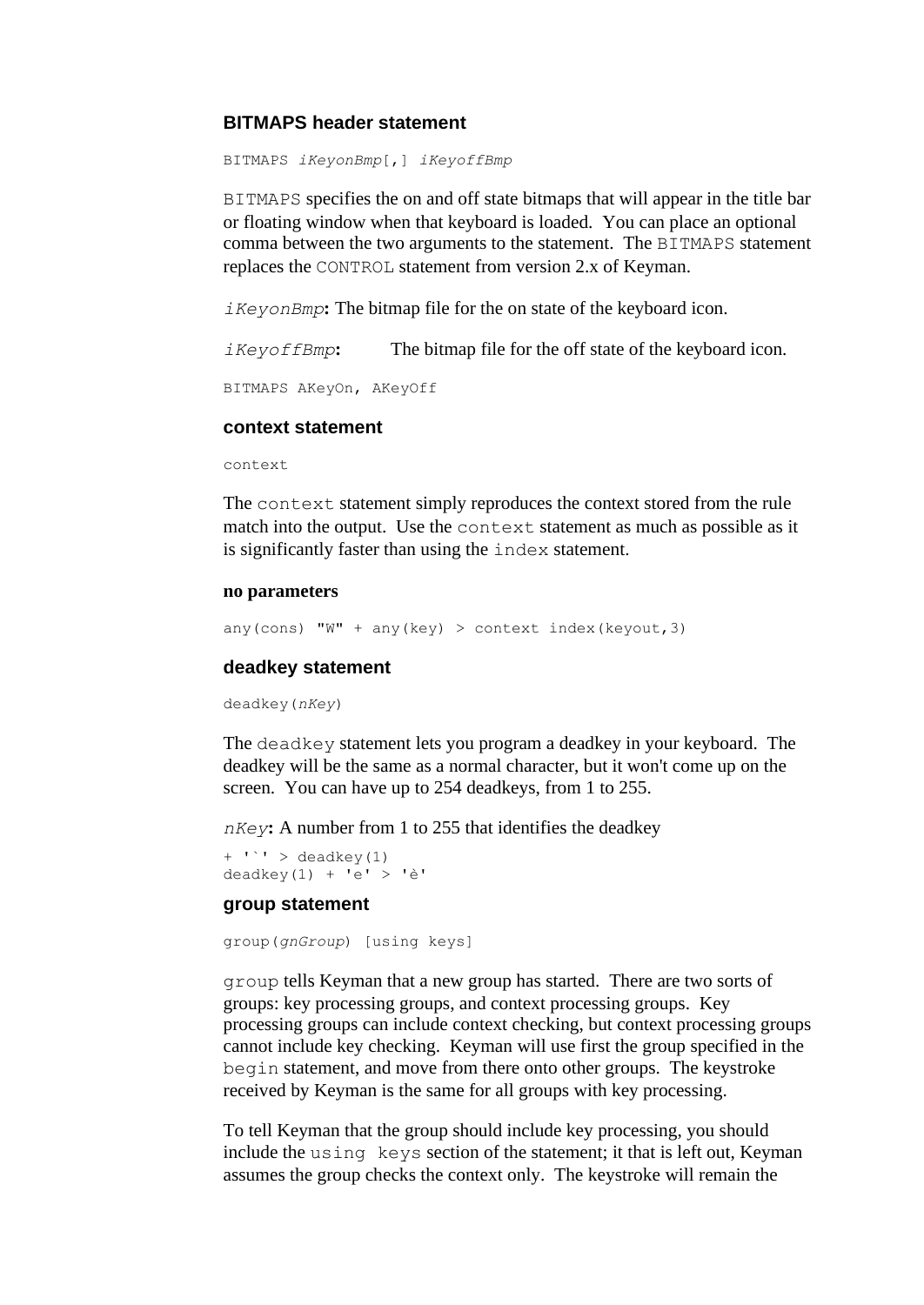same during processing; you can have many groups that each use using keys, and the keystroke will be the same for all of them. If you leave out the using keys bit, you have to also leave out the '+' and the keystroke, because if you leave them in, the keystroke will be regarded as part of the context.

*gnGroup***:** The name of the new group.

group(main) using keys group(syllablecheck)

### **HOTKEY header statement**

HOTKEY *tsHotKey*

The HOTKEY statement specifies the hotkey that Keyman will use to turn the keyboard on. When this hotkey is pressed, any active keyboard will be turned off and the new keyboard will be turned on.

The hotkey can be any letter key, with any of the Shift,Control and/or Alt keys also held down. The specification of the HOTKEY statement follows the Microsoft standard for hotkeys in Windows. Inside a double-quoted string, you can combine the letter key with special characters to identify the shift state:

| <b>To Combine With</b> | <b>Precede the letter-key</b> |  |
|------------------------|-------------------------------|--|
|                        | by:                           |  |
| Shift                  | $+$ (plus sign)               |  |
| Ctrl                   | $\wedge$ (caret sign)         |  |
| Al <sub>t</sub>        | % (percent sign)              |  |

Starting with version 3.1, the hotkey can also be in Virtual Key format, so that you can use any key on the keyboard.

*tsHotKey***:** The hotkey string; specified in the following format:

```
HOTKEY "^+A" c Ctrl+Shift+A
HOTKEY [Alt Shift K PAUSE] c Alt+Shift+Pause
```
#### **index statement**

index(*snStore*,*nOffset*)

The index statement gets the offset of the character from the left side of the rule at offset *nOffset*. The offset refers to the position, including other characters, to the any statement which has saved the offset which it found the character in. The index will output the character at that offset from the store *snStore*. If used carefully, the index and any combination can be very powerful. The index statement is only valid in the output.

| snStore: The store to output from                                         |
|---------------------------------------------------------------------------|
| $nOffset$ : The offset in the input to retrieve the any information from. |
| any (cons) "W" + any (key) > index (keyout, 3) "w" index (cons, 1)        |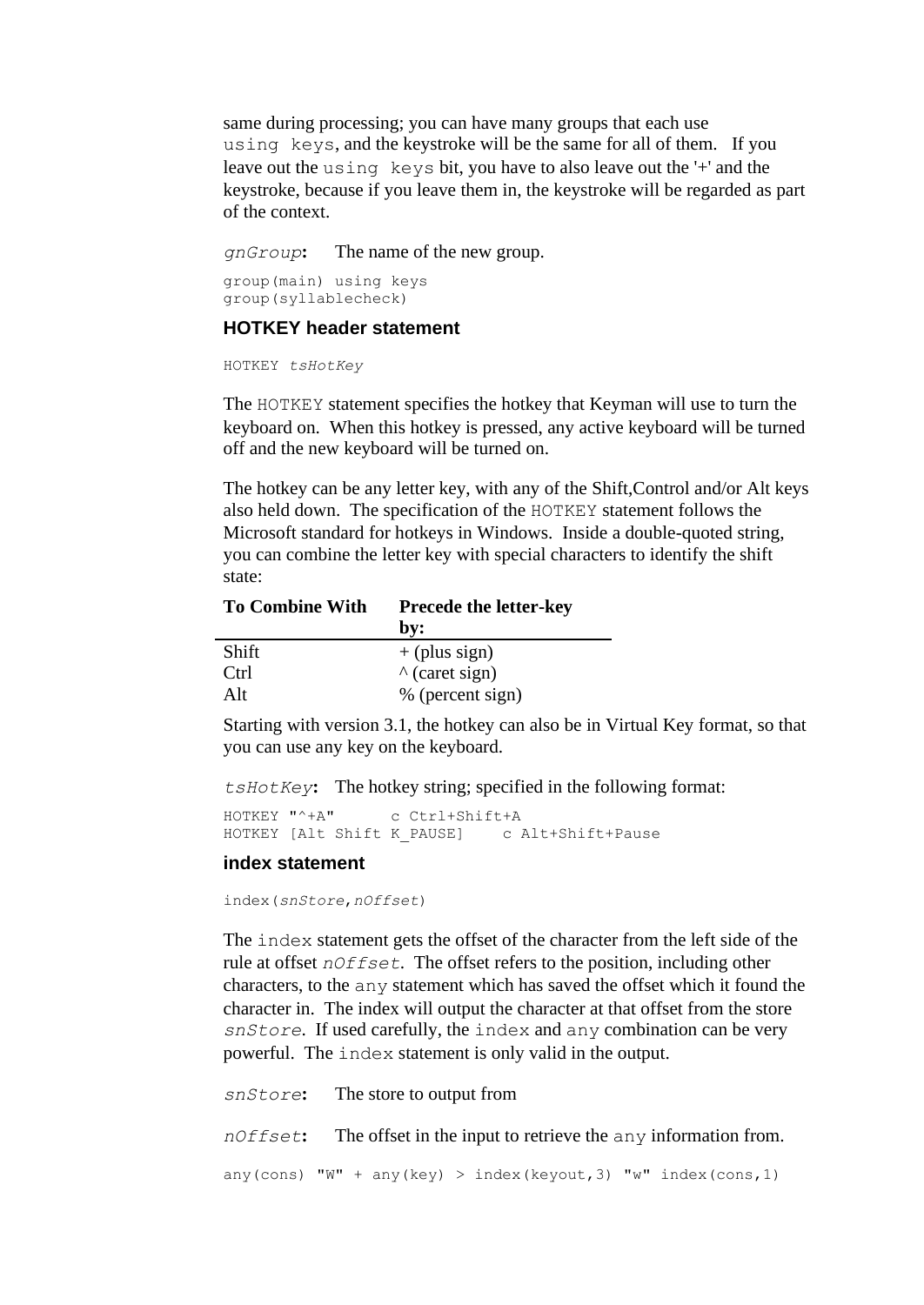### **match rule**

```
match > esString
```
In each group, if Keyman finds a match rule, it will use it when a rule in the group was matched. A match rule can include use, return, beep and normal characters.

*esString***:** The extended string to output, including the statements mentioned above.

```
match > use(AdjustVowels)
```
## **NAME header statement**

```
NAME tsKeyboardName
```
The NAME statement lets you give a longer name to your keyboard than just the eight letter DOS file name limit. If NAME isn't specified in the keyboard file, Keyman will use the filename of the keyboard, excluding the extension, so the NAME statement is optional.

*tsKeyboardName***:** The name to give the keyboard file limited to 80 characters.

```
NAME "Vietnamese"
```
### **nomatch rule**

nomatch > *esString*

nomatch is similar to match, but instead of the rule being used when a rule was matched, it will be used when a rule isn't matched in the group. A nomatch rule can include use, return, beep and normal characters.

*esString***:** The extended string to output, including the statements mentioned above.

nomatch > beep

#### **nul statement**

nul

The nul statement will delete the context and key on the left hand side of the rule from the output; it is equivalent to having an empty output (which is not allowed). The nul statement probably will not be used often, because there are not many times you would want to delete the context and keystroke. The **nul** command must be the only character or command on the right hand side of the rule

no parameters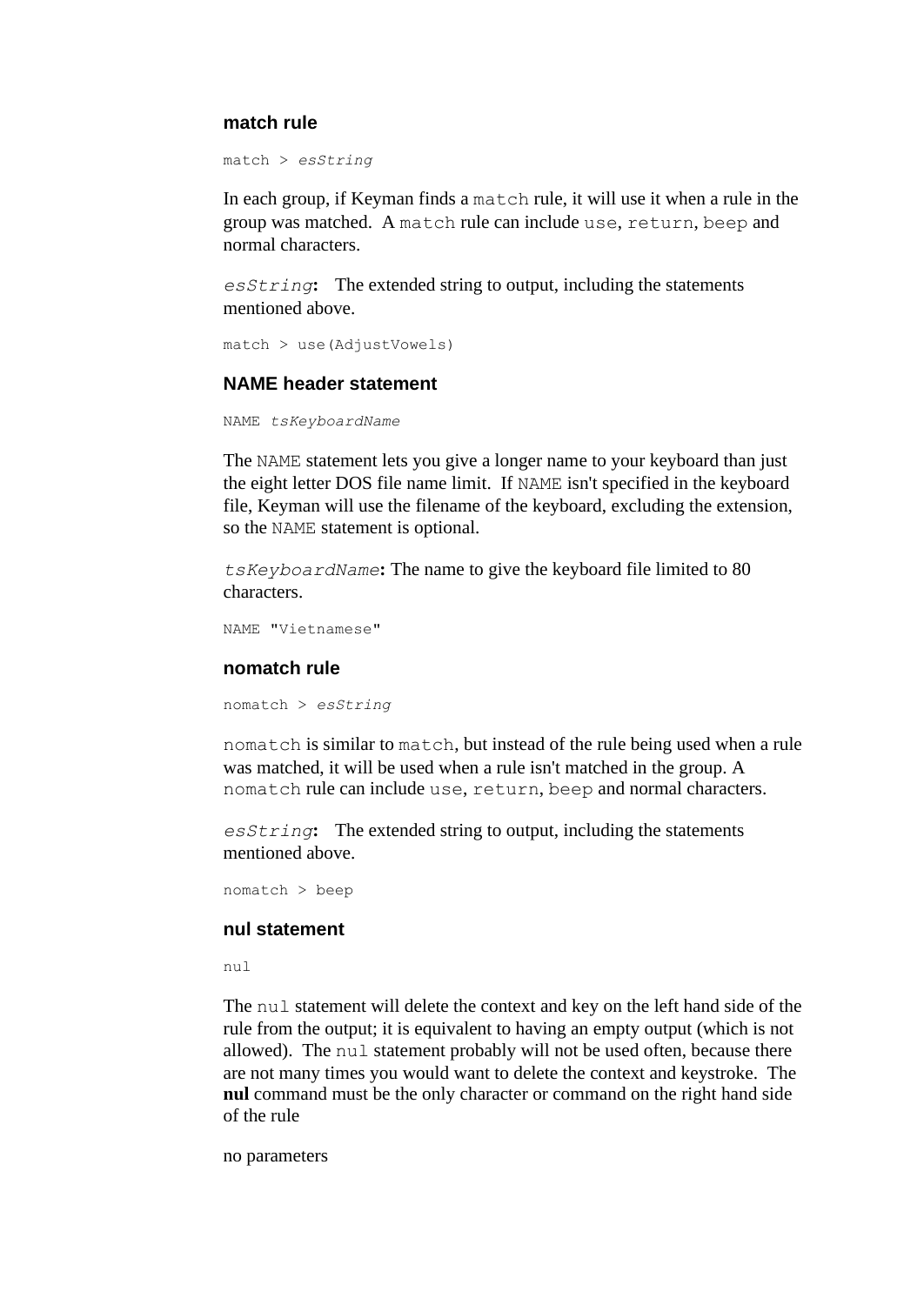any(cons) + any(key) > nul c delete consonant and next key

#### **outs statement**

outs(*snStore*)

The outs statement simply copies the store *snStore* into the position in which it has been inserted. Most of the time this is used only in stores but it can be used in the context and output as well.

```
snStore: The store to expand
store(key) "ABC" outs(DEFstore)
```
### **return statement**

return will tell Keyman to stop processing rules and wait for the next keystroke to come. Keyman will not return to process other groups that called the one with the return statement.

#### no parameters

nomatch > return

#### **store command**

store(*snStore*) *xsData*

The *store* statement lets you store a string of characters or keys in a buffer which can then be referenced with any and index. Proper use of store can reduce many keyboards down to a few rules. A store is terminated at the end of the line (or continuation lines).

```
snStore: The name of the store to use
xsData: The data to place into the store snStore
store(keys) "ABCDEFG"
```
## **use command**

use(*gnGroup*)

The use statement tells Keyman to switch processing to a new group; after Keyman has gone through the new group, and any other nested groups, it will return to the previous one. The use statement can be used with the match and nomatch rules; it will work the same way.

*gnGroup***:** The name of the group to switch control to.

```
use(AdjustVowels)
```